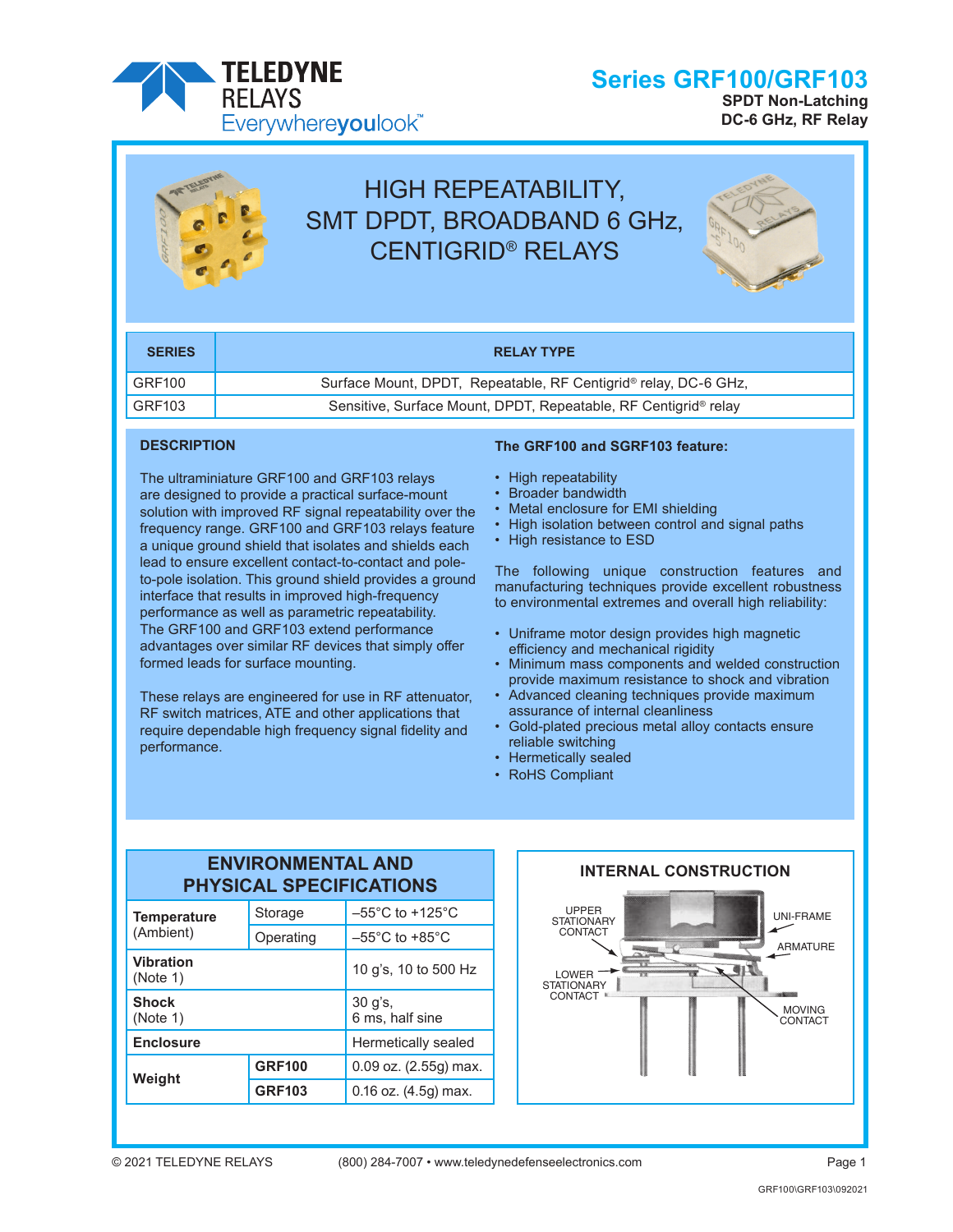# **Series GRF100/GRF103**

**SPDT Non-Latching DC-6 GHz, RF Relay**



| GENERAL ELECTRICAL SPECIFICATIONS (-65 °C to 125 °C unless otherwise noted)(Notes 2 & 3) |                                                                                                                                                                                                                            |  |  |  |  |  |
|------------------------------------------------------------------------------------------|----------------------------------------------------------------------------------------------------------------------------------------------------------------------------------------------------------------------------|--|--|--|--|--|
| <b>Contact Arrangement</b>                                                               | <b>DPDT</b>                                                                                                                                                                                                                |  |  |  |  |  |
| <b>Rated Duty</b>                                                                        | Continuous                                                                                                                                                                                                                 |  |  |  |  |  |
| <b>Contact Resistance</b>                                                                | $0.100 \Omega$ max. initial                                                                                                                                                                                                |  |  |  |  |  |
| <b>Contact Load Rating</b>                                                               | Low level: 10 to 50 $\mu$ A @ 10 to 50 mV                                                                                                                                                                                  |  |  |  |  |  |
| <b>Contact Life Ratings</b>                                                              | 10,000,000 cycles (typical) at low level                                                                                                                                                                                   |  |  |  |  |  |
| <b>Coil Operating Power</b>                                                              | GRF100-5:<br>500 mW typical @ nominal rated voltage<br>369 mW typical @ nominal rated voltage<br>GRF100-12:<br>250 mW typical @ nominal rated voltage<br>GRF103-5:<br>180 mW typical @ nominal rated voltage<br>GRF103-12: |  |  |  |  |  |
| <b>Operate Time</b>                                                                      | GRF100: 4.0 ms max.<br>GRF103: 6.0 ms max.                                                                                                                                                                                 |  |  |  |  |  |
| <b>Release Time</b>                                                                      | GRF100: 3.0 ms max.<br>GRF103: 3.0 ms max.                                                                                                                                                                                 |  |  |  |  |  |
| <b>Intercontact Capacitance</b>                                                          | 0.4 pf typical                                                                                                                                                                                                             |  |  |  |  |  |
| <b>Insulation Resistance</b>                                                             | $1,000$ M $\Omega$ min. between mutually isolated terminals                                                                                                                                                                |  |  |  |  |  |
| <b>Dielectric Strength</b>                                                               | 350 Vrms (60 Hz) @ atmospheric pressure                                                                                                                                                                                    |  |  |  |  |  |

### **DETAILED ELECTRICAL SPECIFICATIONS (-65 °C to 125 °C unless otherwise noted.) (Note 3)**

| <b>BASE PART NUMBERS</b>    |               | GRF100-5/GRF103-5 | GRF100-12/GRF103-12 |
|-----------------------------|---------------|-------------------|---------------------|
| Coil Voltage, Nominal (Vdc) |               | 5.0               | 12.0                |
|                             | <b>GRF100</b> | 50                | 390                 |
| Coil Resistance (Ohms ±20%) | <b>GRF103</b> | 100               | 800                 |
| Pick-up Voltage (Vdc max.)  |               | 3.6               | 9.0                 |



#### **NOTES**

- 1. Relay contacts will exhibit no chatter in excess of 10 µs or transfer in excess of 1 µs.
- 2. Characteristics shown as "typical" are based on available data and are best estimates. No ongoing verification tests are performed.
- 3. Unless otherwise specified, parameters are initial values.
- 4. Parts ordered with no suffix option will be provided with Gold-Plated leads which have a typical plating thickness of 25-40 µin.
- 5. The slash and characters appearing after the slash are not marked on the relay.
- 6. Using an operate voltage less than the specified minimum may result in unreliable operation.
- 7. Relay temperature during soldering shall not exceed 250°C, and reflow temperature shall not exceed 250°C, 3 passes, 1 minute each.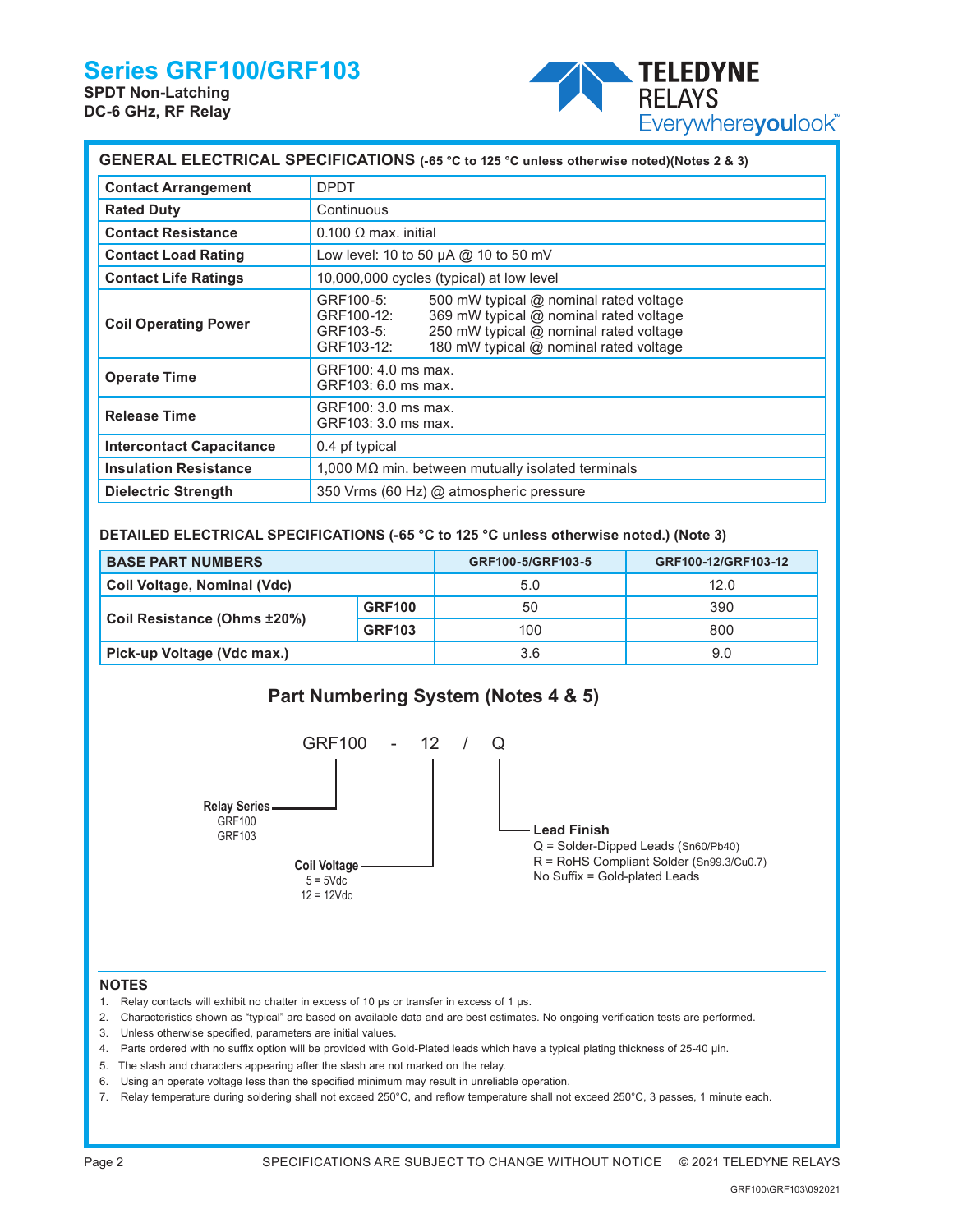

**SPDT Non-Latching DC-6 GHz, RF Relay**